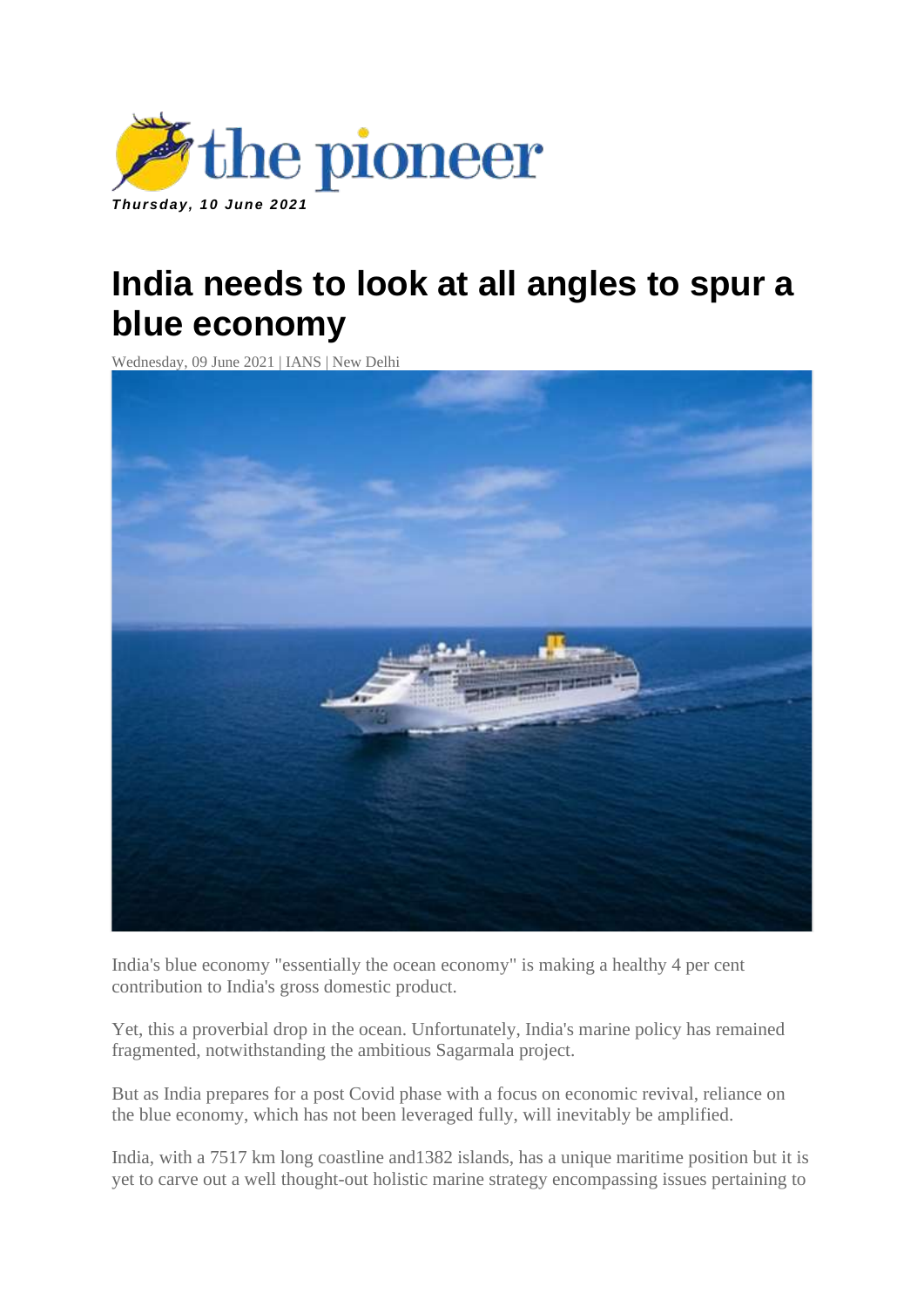economic opportunities and security while maintaining ecological balance.

The draft policy on the framework of the blue economy, taking a 360-degree view was submitted in September last year, but work on it is yet to begin.

At a time, when a belligerent China is increasing its activities on the South China Sea and elsewhere, India's marine policy that looks at all angles would be key, experts said.

"With such expanded coastlines, we need to think of the economy along with security. But unlike many other countries with coastlines, India has not leveraged its maritime position as much as it should have," Nirupama Soundararajan, Senior Fellow and Head of Research, Pahle India Foundation told India Narrative.

The draft framework noted that about 1400 million tonnes of cargo is handled by 12 major and 187 non-major ports every year.

The Sagarmala project

Though the Sagarmala project, touted as the "port-led development," aims at increasing connectivity through waterways and reduce logistics costs, the draft policy has underlined the need to develop similar "port led maritime clusters" with government support on the West and East coasts.

Marine tourism is another important sector. The Energy and Resources Institute (TERI) in its research -- Blue economy: An ocean of livelihood opportunities in India $\ddot{i}$   $\ddot{j}$  /2pointed out that India's marine tourism is one of the fastest growing in the world though it has been brutally hit by the Covid 19 pandemic.

In states like Kerala, Karnataka, and Tamil Nadu, marine tourism contributed largely to both the state economies and livelihood creation before the pandemic hit, it said. "In Kerala, the total number of jobs created directly and indirectly by the sector between 2009 and 2012 turned out to be around 23 per cent of the total employment. In 2016, the total share of tourism in Tamil Nadu's employment was more than 22 per cent and 23 per cent in Karnataka's," TERI said.

Maldivesi $\chi$ <sup>1</sup>/2 how the country used its oceans for economic growth

Many countries in the world have relied on marine tourism to boost their economy. The Research and Information System for Developing Countries (RIS) in March highlighted that Maldives, an archipelago state "embarked on the blue economy paradigm to shape its development strategies in order to put the economy on the high growth path."

"As a Small Island Developing State (SIDS), Maldives advanced its development journey from a poor state of less than \$100 per capita income in the early 1970s to an Upper-Middle income country of \$12,500 per capita income in 2020 on account its strong adherence to blue economy sectors," the study said.

Importance of protecting marine life

Analysts underlined the need to ensure that the ecological balance is maintained while